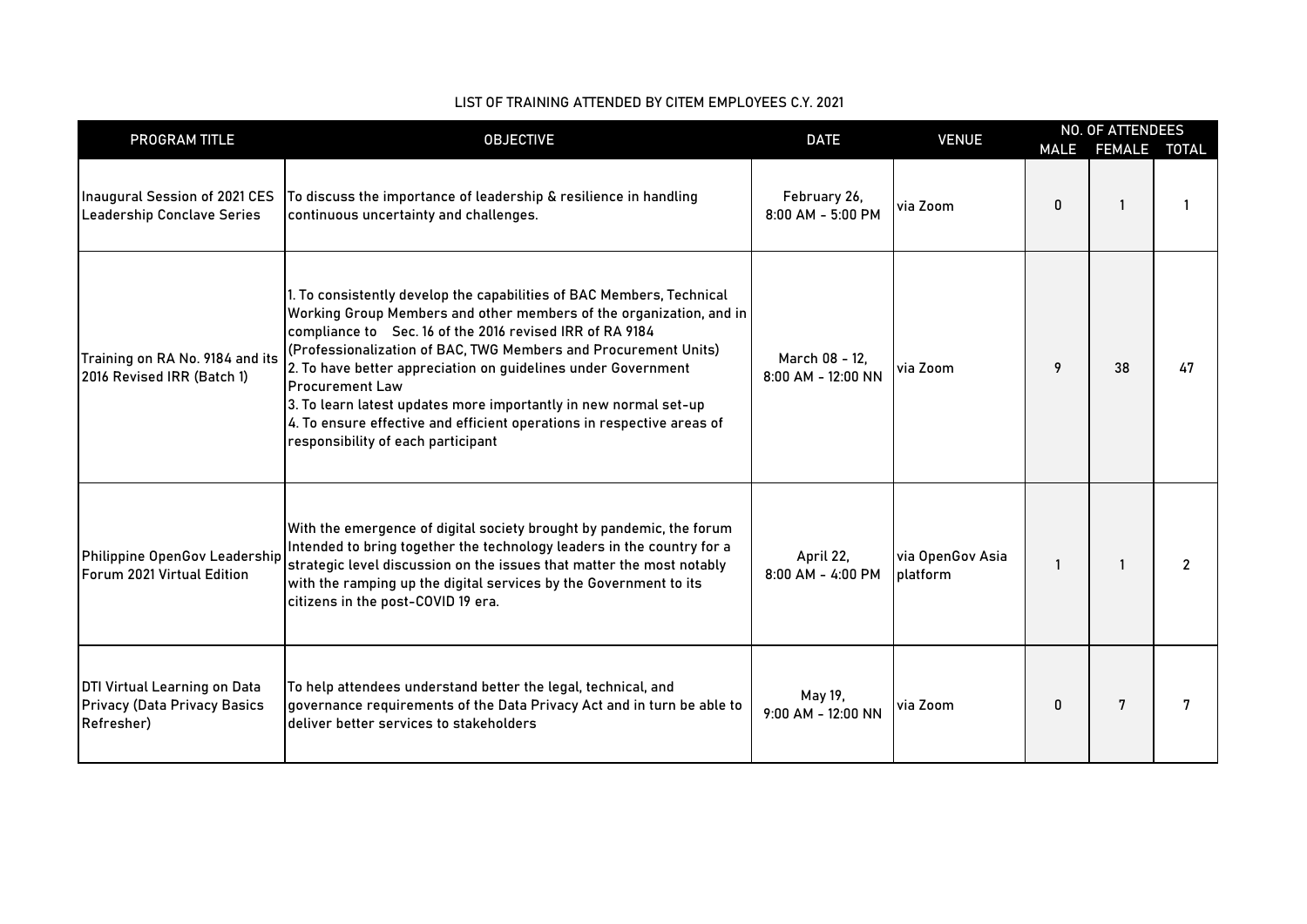| PROGRAM TITLE                                                                            | <b>OBJECTIVE</b>                                                                                                                                                                                                                                                                                                                                                         | <b>DATE</b>                                 | <b>VENUE</b>    | <b>MALE</b>    | <b>NO. OF ATTENDEES</b><br>FEMALE TOTAL |                  |
|------------------------------------------------------------------------------------------|--------------------------------------------------------------------------------------------------------------------------------------------------------------------------------------------------------------------------------------------------------------------------------------------------------------------------------------------------------------------------|---------------------------------------------|-----------------|----------------|-----------------------------------------|------------------|
| Modernized PhilGEPS Online<br>Training                                                   | To learn the new features of e-procurement portal which includes user<br>familiarization of the following modules: Annual Procurement Plan<br>(APP), Purchase Request (PR), Bid Notice, Award Notice, Alternative<br>Mode of Procurement Publication, and Contract Implementation                                                                                        | June 07 - 10,<br>9:30 AM - 3:00 PM          | via Google Meet | 0              | 3                                       | 3                |
| Online Leave Administration<br><b>Course for Effectiveness</b><br>(LACE)                 | To develop/enhance skills of HR officers in leave administration which<br>is critical in Timekeeping and Payroll system of the agency                                                                                                                                                                                                                                    | June 16 - 17,<br>$8:00$ AM - 5:00 PM        | via Zoom        |                | 0                                       |                  |
| Improving the Organization and<br><b>Control of Files for Effective</b><br>Recordkeeping | To impart to participants a comprehensive knowledge of the importance<br>of classifying and organizing files for easy access and quick retrieval<br>and to monitor efficiently all movement of records within and outside<br>the office or department                                                                                                                    | June 16 - 18,<br>$8:00$ AM - 4:00 PM        | via Zoom        | $\overline{2}$ | 8                                       | 10 <sup>10</sup> |
| 42nd GACPA National Annual<br><b>Convention and Webinar</b>                              | To learn latest updates on COA Settlement of Accounts, GAD, Pag-IBIG,<br>CSC, and Updates from Board of Accountancy<br>To learn important principles in Cyber Security<br>To understand better how Mental Health Wellness affect lives, identify<br>factors contributing to poor mental health, and learn techniques on how<br>to control and overcome negative thoughts | June 24 - 25,<br>$8:00$ AM - 5:00 PM        | via Zoom        | $\overline{2}$ | 10                                      | 12               |
| <b>UFI Exhibition Management</b><br>School                                               | To learn the current best practices in exhibition industry that could<br>bring advantage to CITEM notably with the current situation                                                                                                                                                                                                                                     | June 28 - July 23,<br>$6:00$ PM - $8:00$ PM | via Zoom        | 1              | $\overline{2}$                          | 3                |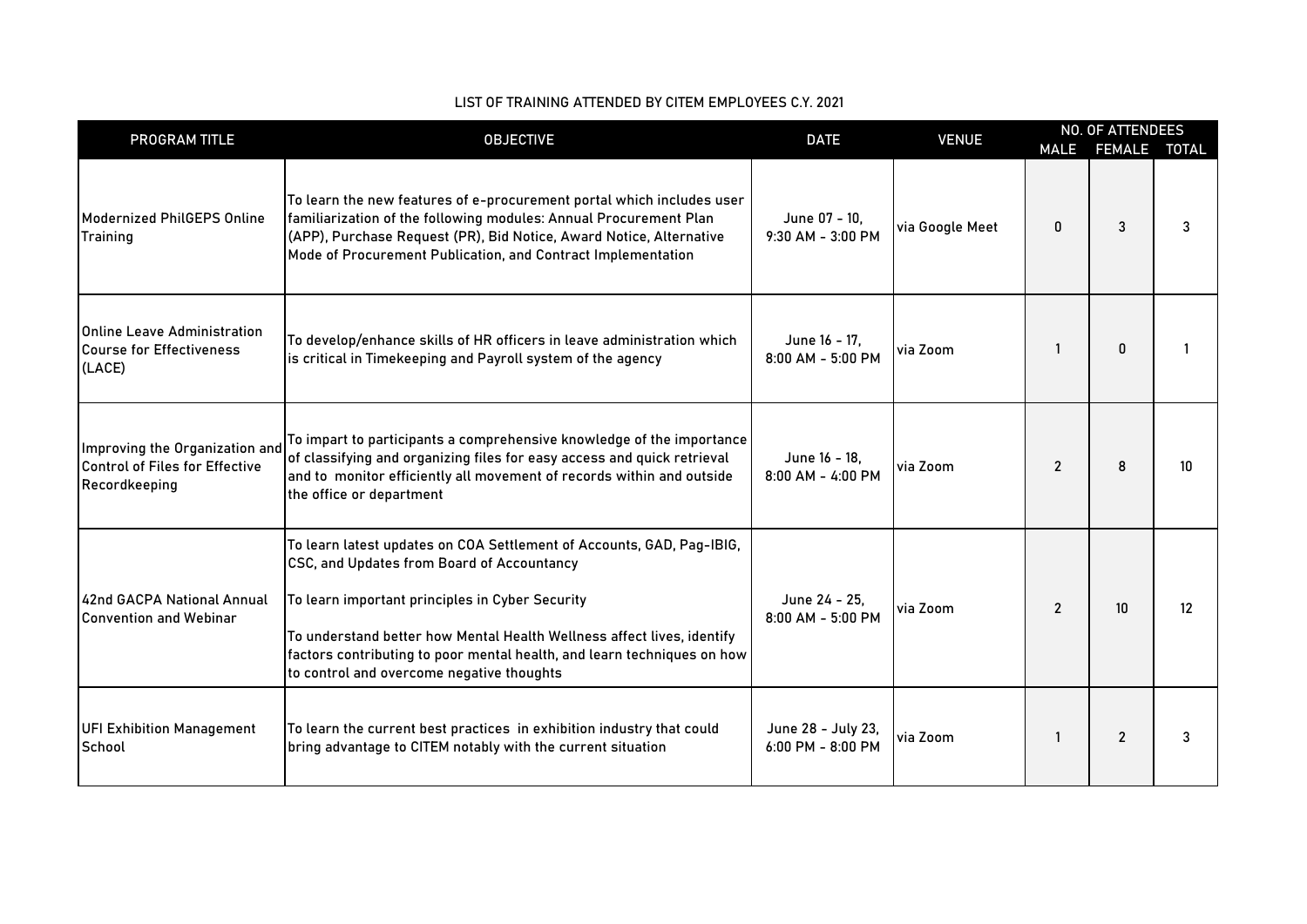| PROGRAM TITLE                                                                  | <b>OBJECTIVE</b>                                                                                                                                                                                                                                                                                                                                                                                                                                                                                                                                           | <b>DATE</b>                                     | <b>VENUE</b> |                | <b>NO. OF ATTENDEES</b> |    |
|--------------------------------------------------------------------------------|------------------------------------------------------------------------------------------------------------------------------------------------------------------------------------------------------------------------------------------------------------------------------------------------------------------------------------------------------------------------------------------------------------------------------------------------------------------------------------------------------------------------------------------------------------|-------------------------------------------------|--------------|----------------|-------------------------|----|
|                                                                                |                                                                                                                                                                                                                                                                                                                                                                                                                                                                                                                                                            |                                                 |              | <b>MALE</b>    | FEMALE TOTAL            |    |
| Data Storytelling and<br>Visualization Workshop by<br><b>Thinking Machines</b> | To emphasize the importance and provide effective techniques in<br>storytelling and visualisation to effectively communicate data with<br>audience                                                                                                                                                                                                                                                                                                                                                                                                         | <b>July 21,</b><br>$1:00$ PM - 5:00 PM          | via Zoom     | 3              | $\overline{2}$          | 5  |
| <b>Rewards and Recognition for</b><br><b>PRIME HRM Level 2</b>                 | To contribute in effectively developing and administering R&R Policy<br>and System that is in accordance with the requirements of PRIME-HRM<br>Maturity Level 2 R&R System                                                                                                                                                                                                                                                                                                                                                                                 | August 3, 5, 11, 17, &<br>25, 1:30 PM - 4:30 PM | via Zoom     | 0              |                         |    |
| Webinar on Gender, Diversity<br>and Social Inclusion                           | To equip the participants with sensitivity that impacts diversity, usually<br>the exclusion of particular groups especially with respect to gender,<br>and provide tools for handling diversity and fostering a culture of<br>inclusion in the workplace                                                                                                                                                                                                                                                                                                   | August 16, 18, 23 &<br>26.<br>2:00 PM - 4:00 PM | via Zoom     | $\overline{2}$ | $\overline{2}$          |    |
| Training on RA No. 9184 and its<br>2016 Revised IRR (Batch 2)                  | 1. To consistently develop the capabilities of BAC Members, Technical<br>Working Group Members and other members of the organization, and in<br>compliance to Sec. 16 of the 2016 revised IRR of RA 9184<br>(Professionalization of BAC, TWG Members and Procurement Units)<br>2. To have better appreciation on guidelines under Government<br><b>Procurement Law</b><br>3. To learn latest updates more importantly in new normal set-up<br>4. To ensure effective and efficient operations in respective areas of<br>responsibility of each participant | August 23 - 27,<br>$8:00$ AM - 12:00 NN         | via Zoom     | 14             | 30                      | 44 |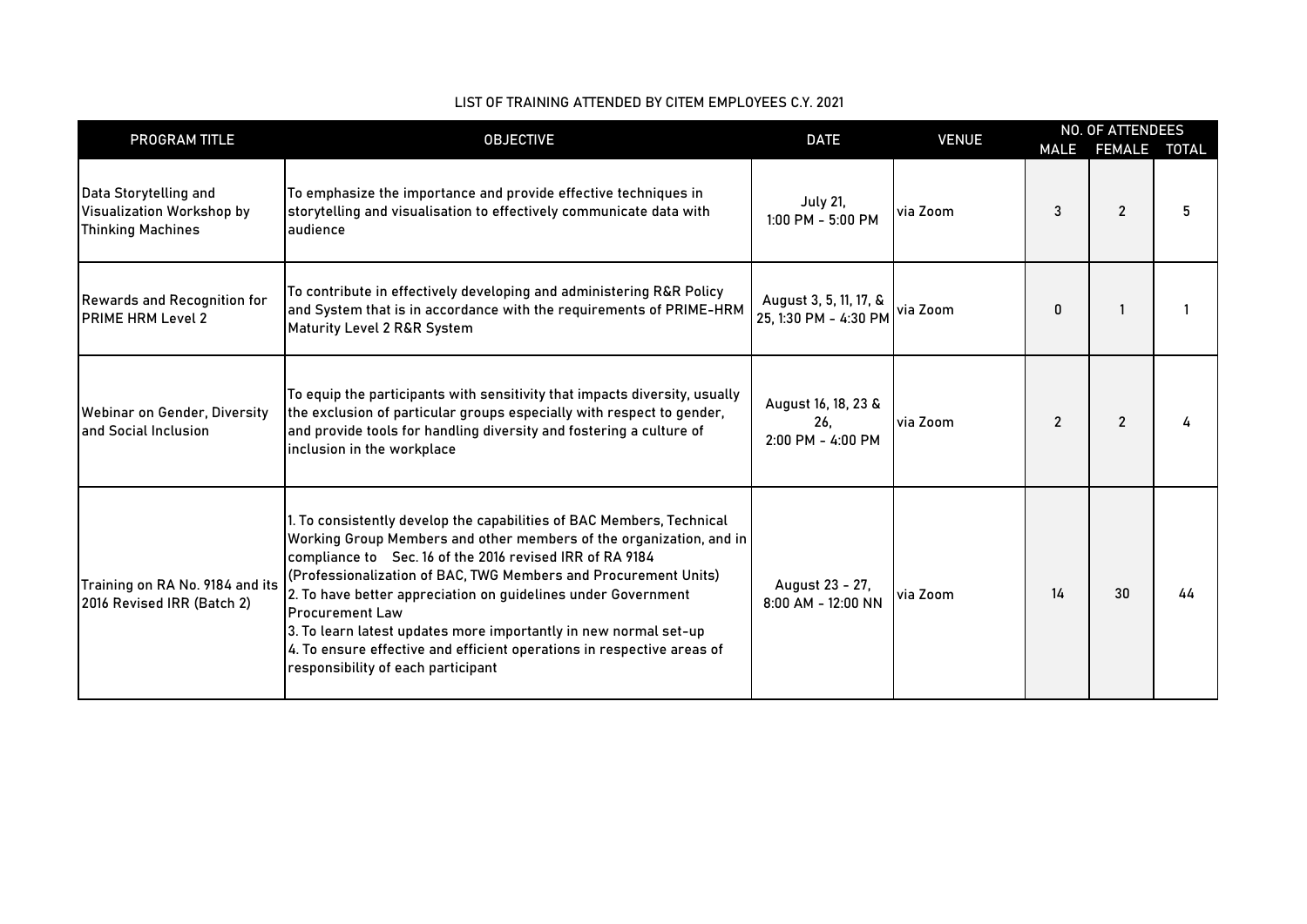| PROGRAM TITLE                                                                                                  | <b>OBJECTIVE</b>                                                                                                                                                                                                                                                                                                                                                                                                                                                                                                                                                                           | <b>DATE</b>                                                                                                            | <b>VENUE</b> |    | <b>NO. OF ATTENDEES</b> |                |  |
|----------------------------------------------------------------------------------------------------------------|--------------------------------------------------------------------------------------------------------------------------------------------------------------------------------------------------------------------------------------------------------------------------------------------------------------------------------------------------------------------------------------------------------------------------------------------------------------------------------------------------------------------------------------------------------------------------------------------|------------------------------------------------------------------------------------------------------------------------|--------------|----|-------------------------|----------------|--|
|                                                                                                                |                                                                                                                                                                                                                                                                                                                                                                                                                                                                                                                                                                                            |                                                                                                                        |              |    | MALE FEMALE TOTAL       |                |  |
| Recruitment, Selection, and<br>Placement for PRIME HRM<br>Level 2                                              | The course shall enable participant to walk through the Recruitment,<br>Selection and Placement (RSP) cycle vis-à-vis the PRIME-HRM Level 2<br>requirements and shall be guided in the development of a customized<br>RSP system that is more responsive to agency's specific needs                                                                                                                                                                                                                                                                                                        | September 01, 03, 21,<br>24, 28, October 01<br>and $04$ .<br>1:30 PM - 4:30 PM                                         | via Zoom     | 0  | -1                      |                |  |
| lOnline Lecture on Revised<br><b>Administrative Disciplinary</b><br><b>Rules on Sexual Harassment</b><br>Cases | I. Learn the general information about Safe Spaces Act particularly in<br>the workplace<br>2. Increase awareness in recognizing sexual harassment / sexually<br>harassing behaviors<br>3. Educate the organization in processes for filing and handling<br>complaints<br>Specific objectives for CITEM Management & Members of Committee on<br>Decorum and Investigation (CODI)<br>4. Learn the prescribed process of receiving and handling complaints<br>5. Be familiar with the appropriate procedure in investigating sexual<br>harassment complaints, including submitting of reports | Batch 1 - September<br>06 Batch 2 -<br>Septembe 10<br>8:30 AM - 4:00 PM                                                | via Zoom     | 15 | 44                      | 59             |  |
| Organizing Waste-Free Events   execution to CITEM employees                                                    | Knowledge Sharing Session on To introduce sustainable practices for event planning, production, and                                                                                                                                                                                                                                                                                                                                                                                                                                                                                        | September 11,<br>$9:00$ AM - 11:00 AM                                                                                  | via Hopin    | 24 | 62                      | 86             |  |
| 2021 Public Sector HR<br>Symposium                                                                             | To introduce to participants innovative approaches in leading<br>changeand shaping people strategies to develop resilient and future-<br>ready public servants to ensure continued delivery of efficient<br>andeffective public service                                                                                                                                                                                                                                                                                                                                                    | September 15,<br>$1:00$ PM $-5:00$ PM<br>September 16.<br>$8:30$ AM - 5:00 PM<br>September 17,<br>$9:00$ AM - 12:00 NN | via Zoom     | 1  | $\mathbf{1}$            | $\overline{2}$ |  |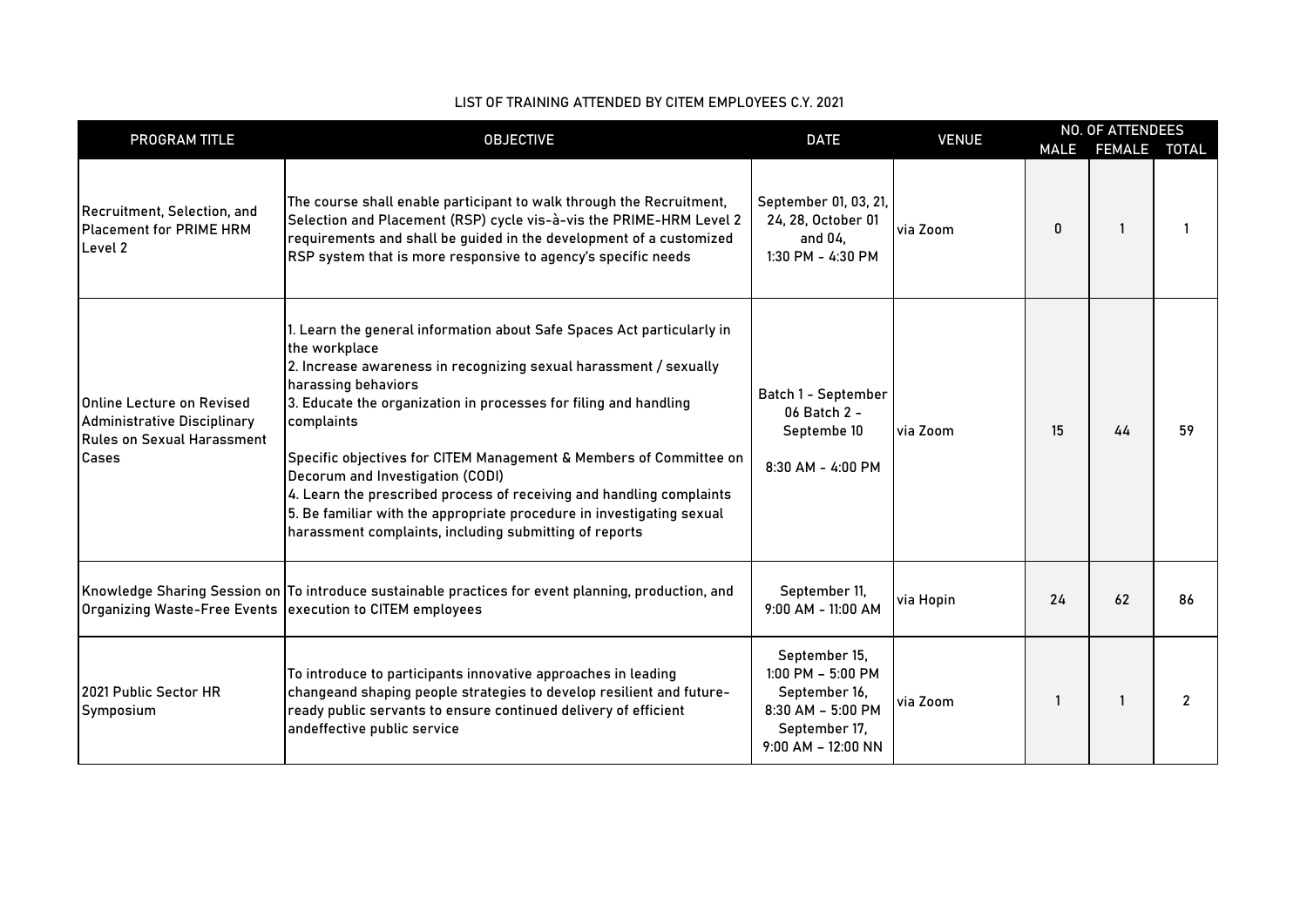| PROGRAM TITLE                                                                         |                                                                                                                                                                                                                                                                                                                                                                                                                                                                    |                                          |          | <b>OBJECTIVE</b><br><b>DATE</b><br><b>VENUE</b> |              |                |  |  | <b>NO. OF ATTENDEES</b> |  |  |
|---------------------------------------------------------------------------------------|--------------------------------------------------------------------------------------------------------------------------------------------------------------------------------------------------------------------------------------------------------------------------------------------------------------------------------------------------------------------------------------------------------------------------------------------------------------------|------------------------------------------|----------|-------------------------------------------------|--------------|----------------|--|--|-------------------------|--|--|
|                                                                                       |                                                                                                                                                                                                                                                                                                                                                                                                                                                                    |                                          |          | <b>MALE</b>                                     | FEMALE TOTAL |                |  |  |                         |  |  |
| <b>Culminating Session of 2021</b><br><b>CES Leadership Conclave</b><br><b>Series</b> | To discuss the importance of leadership & resilience in handling<br>continuous uncertainty and challenges.                                                                                                                                                                                                                                                                                                                                                         | September 24,<br>8:00 AM - 5:00 PM       | via Zoom | 0                                               |              |                |  |  |                         |  |  |
| Administration                                                                        | Mandatory Payroll and Benefits Learn the technical computations and procedural steps in preparing<br>payroll and processing benefits                                                                                                                                                                                                                                                                                                                               | September 29 - 30,<br>8:30 AM - 12:30 PM | via Zoom | 0                                               | -1           | -1             |  |  |                         |  |  |
| <b>Organization Development</b>                                                       | 1. Learn and appreciate the importance of OD in improving the overall<br>performance of the company<br>2. Learn the roles and competencies of an effective OD practitioner<br>3. Understand the processes involved in various stages of the OD cycle<br>4. Determine the appropriate interventions in dealing with vital<br>organizational issues and strategies<br>5. Learn how to carry out planned change activities in meeting<br>organization's desired goals | October 12 - 13.<br>1:30 PM - 5:30 PM    | via Zoom | 0                                               | $\mathbf{1}$ |                |  |  |                         |  |  |
| <b>Maximizing Microsoft Excel for</b><br>Basic & Intermediate Users                   | To advance participants' skillset in MS Excel by learning to work with<br>advanced formulas, lists, illustrations, charts, and advanced formatting<br>including styles                                                                                                                                                                                                                                                                                             | October 14 - 15.<br>1:30 PM - 5:30 PM    | via Zoom | 0                                               | 17           | 17             |  |  |                         |  |  |
| Studio Lighting 101                                                                   | To know the essentials in studio lighting, whether photographing people<br>or objects                                                                                                                                                                                                                                                                                                                                                                              | October 18 - 19,<br>$6:00$ PM - 9:00 PM  | via Zoom |                                                 | $\mathbf{1}$ | $\overline{2}$ |  |  |                         |  |  |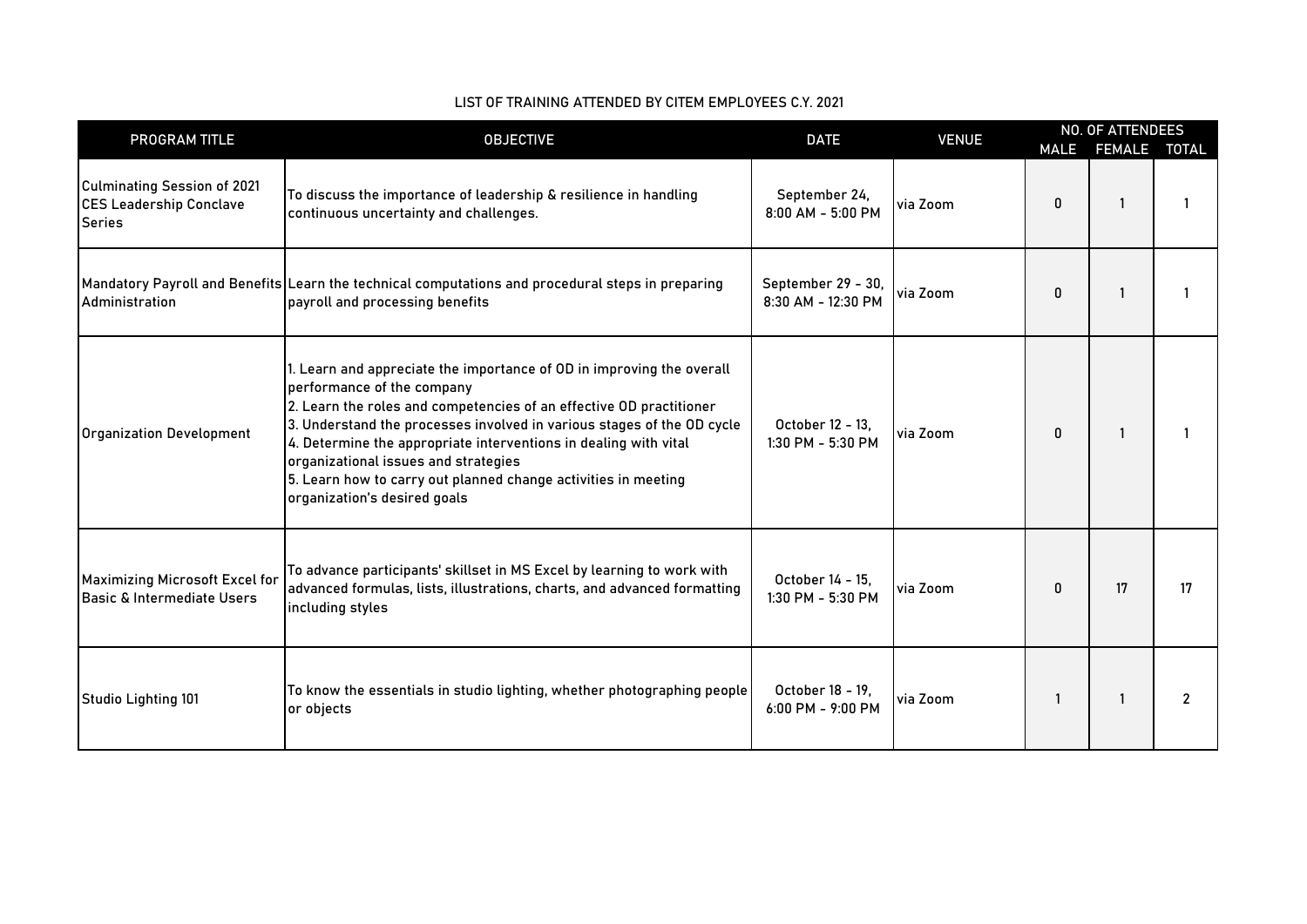| PROGRAM TITLE                                                                            | <b>OBJECTIVE</b>                                                                                                                                                                                                                                                                                                                                                                                   | <b>DATE</b>                                                                      | <b>VENUE</b>             |   | <b>NO. OF ATTENDEES</b><br>MALE FEMALE TOTAL |                |
|------------------------------------------------------------------------------------------|----------------------------------------------------------------------------------------------------------------------------------------------------------------------------------------------------------------------------------------------------------------------------------------------------------------------------------------------------------------------------------------------------|----------------------------------------------------------------------------------|--------------------------|---|----------------------------------------------|----------------|
| Batch 4 - Philippine Quality<br>Award (PQA) Assessors<br><b>Preparatory Course (APC)</b> | This course aims to enhance the knowledge and skills of participants in<br>helping local organizations improve their processes and increase their<br>efficiency by equipping managers, quality and process experts to<br>conduct over-all organizational self-assessment based on an<br>internationally accepted business excellence framework.                                                    | Oct. 18, 20, 22, 25 -<br>$1:00$ PM $-5:00$ PM<br>$Oct.27 - 8:30 AM -$<br>4:00 PM | via Zoom                 | 0 | $\overline{2}$                               | $\overline{2}$ |
| <b>Bookkeeping and Basic</b><br><b>Accounting for Non-</b><br><b>Accountants</b>         | I. To gain an understanding of the basic accounting concepts,<br>procedures and processes in a simple and practical way.<br>2. To be able to learn actual applications of said concepts, procedures<br>and<br>processes through a series of workshops.<br>3. To be able to appreciate and know the importance of the financial<br>accounting reports and information for a better decision making. | October 21 - 22,<br>$9:00$ AM - 4:00 PM                                          | via Zoom                 | 0 |                                              |                |
| <b>Effective Taxation and BIR</b><br>Compliance                                          | I. Learn the Tax Code of the Philippines and its proper application<br>2. Learn how to compute for various taxes on Individuals &<br>corporations, as well as tax deductions that can be applied<br>3. How the BIR conducts audits<br>4. What to do with TVNs, LOAs and other BIR audit notices<br>5. Legal Remedies and Measures                                                                  | October 26 - 27,<br>$1:30$ PM - 5:30 PM                                          | via Zoom                 | 0 | 3                                            | 3              |
| Ad World Conference 2021                                                                 | I. To learn Google & Youtube ads launch strategy and how to scale FB<br>ads in 2022<br>2. Learn Hidden SEO Tactics for 2022<br>3. Learn High-Converting Copywriting Templates<br>4. To benchmark how to produce non-linear digital events                                                                                                                                                          | October 27 - 29                                                                  | via Ad World<br>platform |   |                                              | $\overline{2}$ |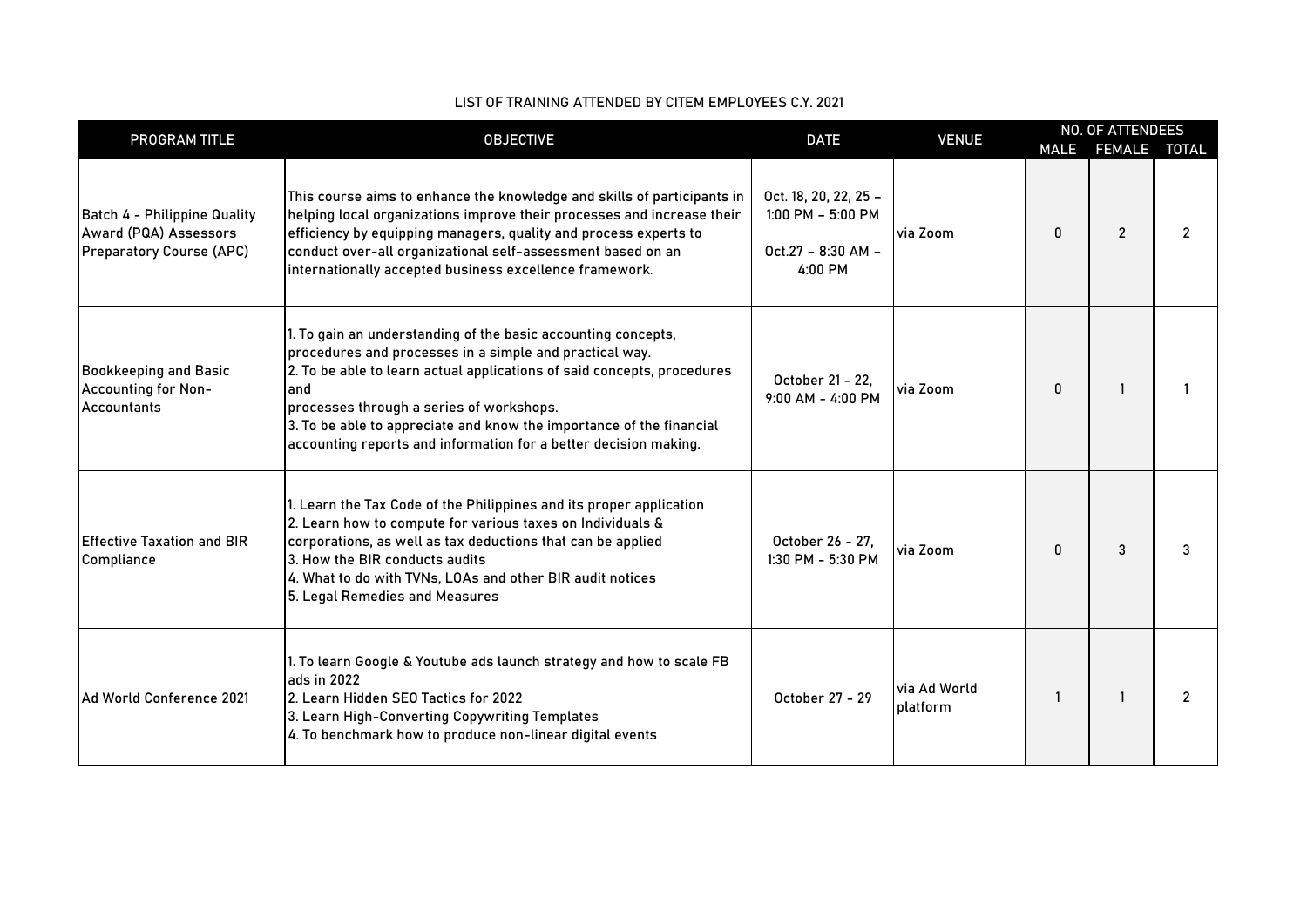| PROGRAM TITLE                                                                                                       | <b>OBJECTIVE</b>                                                                                                                                                                                                                                                                                                                                                                                                                          | <b>DATE</b>                                                              | <b>VENUE</b> |   | <b>NO. OF ATTENDEES</b>               |    |
|---------------------------------------------------------------------------------------------------------------------|-------------------------------------------------------------------------------------------------------------------------------------------------------------------------------------------------------------------------------------------------------------------------------------------------------------------------------------------------------------------------------------------------------------------------------------------|--------------------------------------------------------------------------|--------------|---|---------------------------------------|----|
| <b>FLEX Online: Adaptive</b><br>Leadership in the Changing<br>World                                                 | To guide participants to look into the state of their current reality by<br>examining the quality of their communication with others and with<br>themselves through a series of experiential activities on<br>communication, personality traits, conflict resolution, relationship<br>building, effects of belief systems, & proper goal setting.                                                                                         | November 03 - 05,<br>7:00 PM - 9:30 PM                                   | via Zoom     |   | MALE FEMALE TOTAL<br>10 <sup>10</sup> | 11 |
| <b>Business Writing and Online</b><br>Etiquette                                                                     | l. Get a quick grammar assessment and review<br>2. Explore various type of business letters<br>3. Learn standard policies for digital correspondences<br>4. Practice writing and communicating better in the workplace<br>5. Imbibe the proper etiquette for communication through mobile<br>devices and digital platforms                                                                                                                | November 04.<br>8:30 AM - 12:30 PM                                       | via Zoom     | 5 | 10 <sup>10</sup>                      | 15 |
| <b>Online Course on Strategic</b><br><b>Planning: Using Balanced</b><br>Scorecard                                   | To provide participants a comprehensive understanding of the concepts<br>land<br>approaches on planning and management of development programs<br>and projects                                                                                                                                                                                                                                                                            | November 08 - 12,<br>8:30 AM - 5:30 PM                                   | via Zoom     | 0 | $\overline{2}$                        | 2  |
| International Trade Centre<br>(ITC) Workshop on the<br><b>Preparation of Quantitative</b><br><b>Market Profiles</b> | The workshop aims to provide the participants with trade and market<br>information as well as analytical skills for market research.<br>Participants will learn how to use ITC market analysis tools to assess<br>export and diversification potential, review market trends and market<br>entry conditions such as tariffs, non-tariff measures including rules of<br>origin. This training will have a specific focus on the EU market. | November 11 - 26<br>(8 sessions over 2<br>weeks, 2 hours per<br>session) | via Zoom     |   | $\overline{2}$                        | 3  |